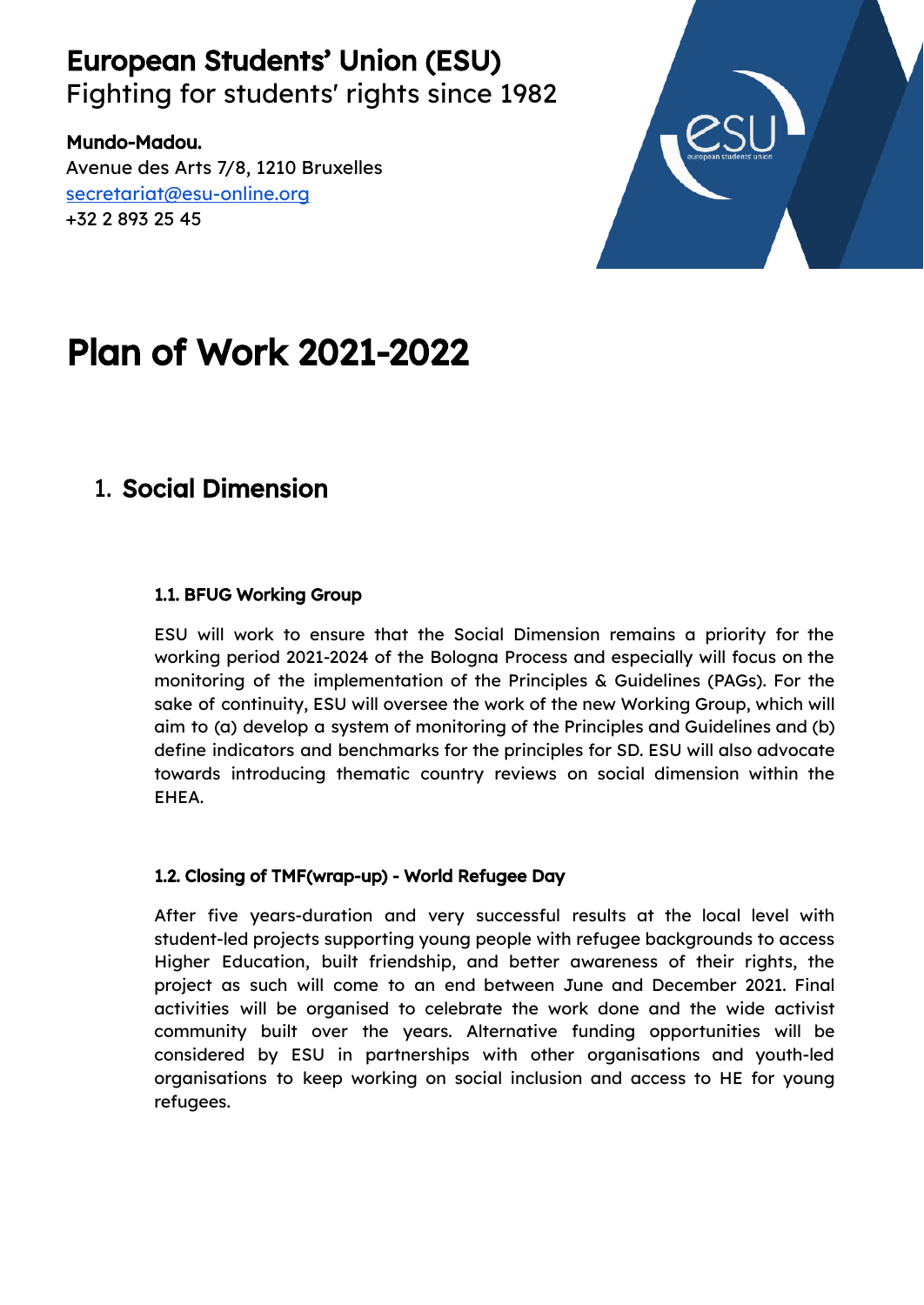#### 1.3. Access to Mental Health in a digital reality

Mental Health has reached a new peak of importance during the pandemic, and mental strain due to additional workload and the inability of social interaction makes us question how transferring support services of HEIs in a digital form will reflect on the general well being of the academic community. We will investigate good practices in assuring students` access to online mental health services in a safe, confidential, and beneficial way and give out recommendations on how to establish and/or access them wherever and whenever needed.

#### 1.4. Mainstream and operationalise the Students' Rights Charter European wide and globally

ESU will continue working on the Students' Rights Charter; this entails working on options to operationalise it and mainstream it in a European setting, towards important other stakeholders in the EHEA as well as towards the EU. Further, ESU will - together with the Global Student Forum - work on a global implementation of a students rights charter based on the charter voted upon by ESU in order to mainstream a set of students rights globally - for example towards UNESCO - on equal footing with other students around the globe.

#### 1.5. Working conditions in HE and the impact on student population

ESU will start getting involved in a discussion on working conditions in HE and their effect on the student population in particular regarding the quality of teaching and learning and the social dimension of HE. This requires further networking with teacher's and doctoral students' unions, such as ETUCE and EURODOC, in order to discuss and plan further activities in that field.

#### 1.6. Enhancing ESU's commitment towards Gender Equality and Inclusion

The European Commission underlines the importance of gender equality and moves towards a union of equality in its EU Gender Equality Strategy 2020-2025 and its LGBTIQ Equality Strategy 2020-2025.

1.6.1. ESU will work either independently or together with different stakeholders to raise awareness and develop campaigns on gender equality, topics that could be addressed are gender-based violence, gender gap in STEM, leadership disparities within Higher Education and discrimination that other minority groups are facing, such as LGBTQI+ people, people with disabilities etc.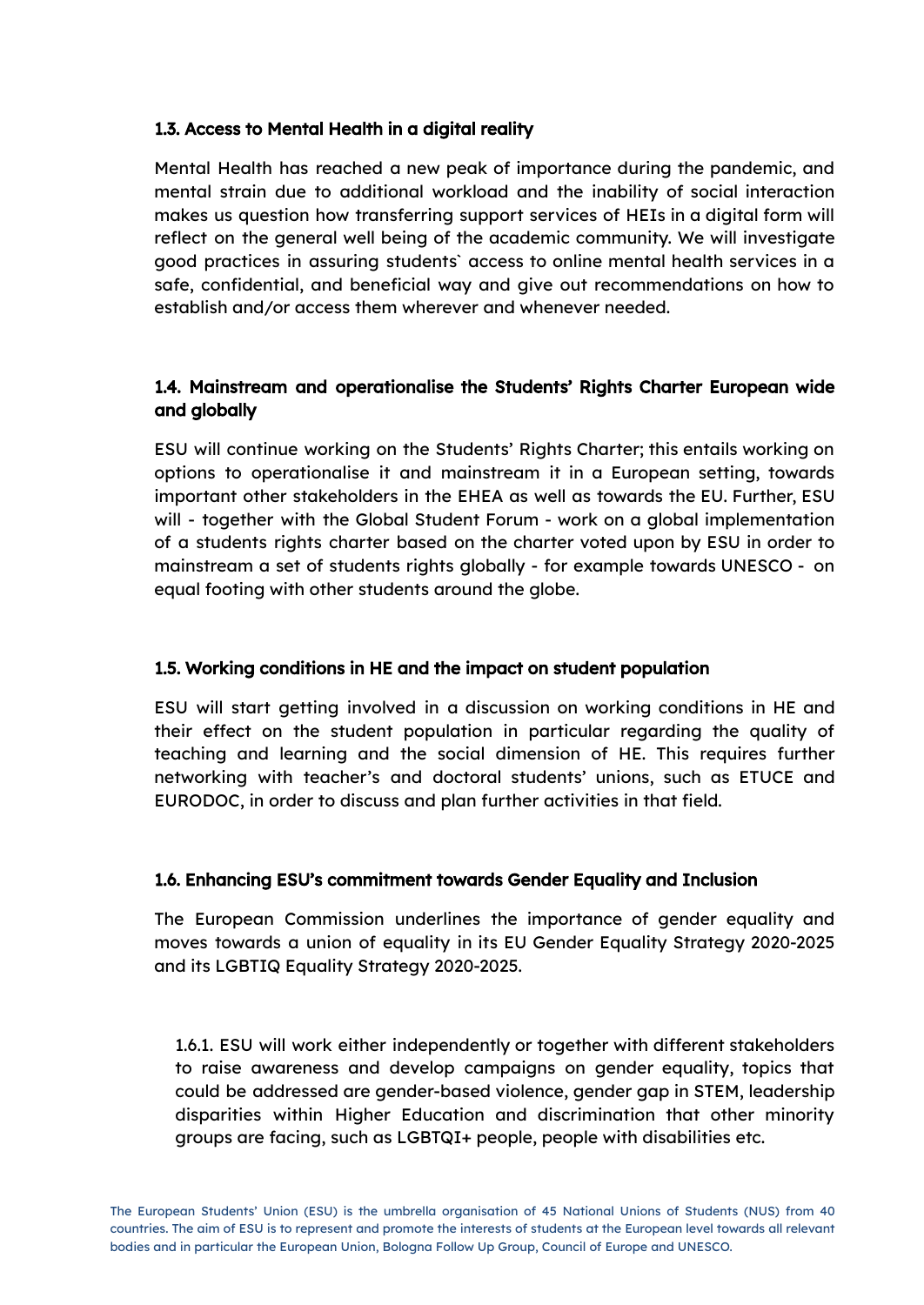1.6.2. Regarding gender equality and inclusion, ESU will start the process of reviewing and updating its internal policy documents such as the Gender Mainstreaming Strategy (GMS) which was last amended in 2018.

1.6.3. ESU should look into different ways of making ESU's online and physical events and meetings more accessible for people with disabilities through best practice sharing of NUSes and other European Organisations.

#### 1.7. ESU mapping Grant and Loan Systems

ESU will map and do desk research on loan and grant systems in Europe. The aim is to assess possible changes within, and preferences towards, certain systems over the last years and the impact the pandemic might have had on these systems. In addition, the research should include mapping of financial support measures provided to students during the pandemic. This, alongside the research, should enable ESU to gather theoretical and ideological elements that can support ESU's stance and advocacy and could outline the advantages of grant systems over loan systems.

#### 1.8 Discrimination against neurodivergent students

In coordination with relevant partners, ESU will make a statement on the discrimination which neurodivergent students tend to face within the HE system, affecting their ability to fully benefit from HE or are even being denied the opportunities to access it.

The statement should address the importance of assuring the necessary support measures for this group of students as well as call for an essential and proper understanding of neurological disorders throughout the HE system as a whole.

## 2. European Education Area

#### 2.1. Revise the "Introduction to ESU's policies in higher education" policy paper

In light of the proposal for a European Education Area and the upcoming Conference on the Future of Europe, ESU will revise the Introduction to ESU's policies in Higher Education policy paper. ESU will amplify students' voice during the Conference on the Future of Europe by lobbying the students' vision on the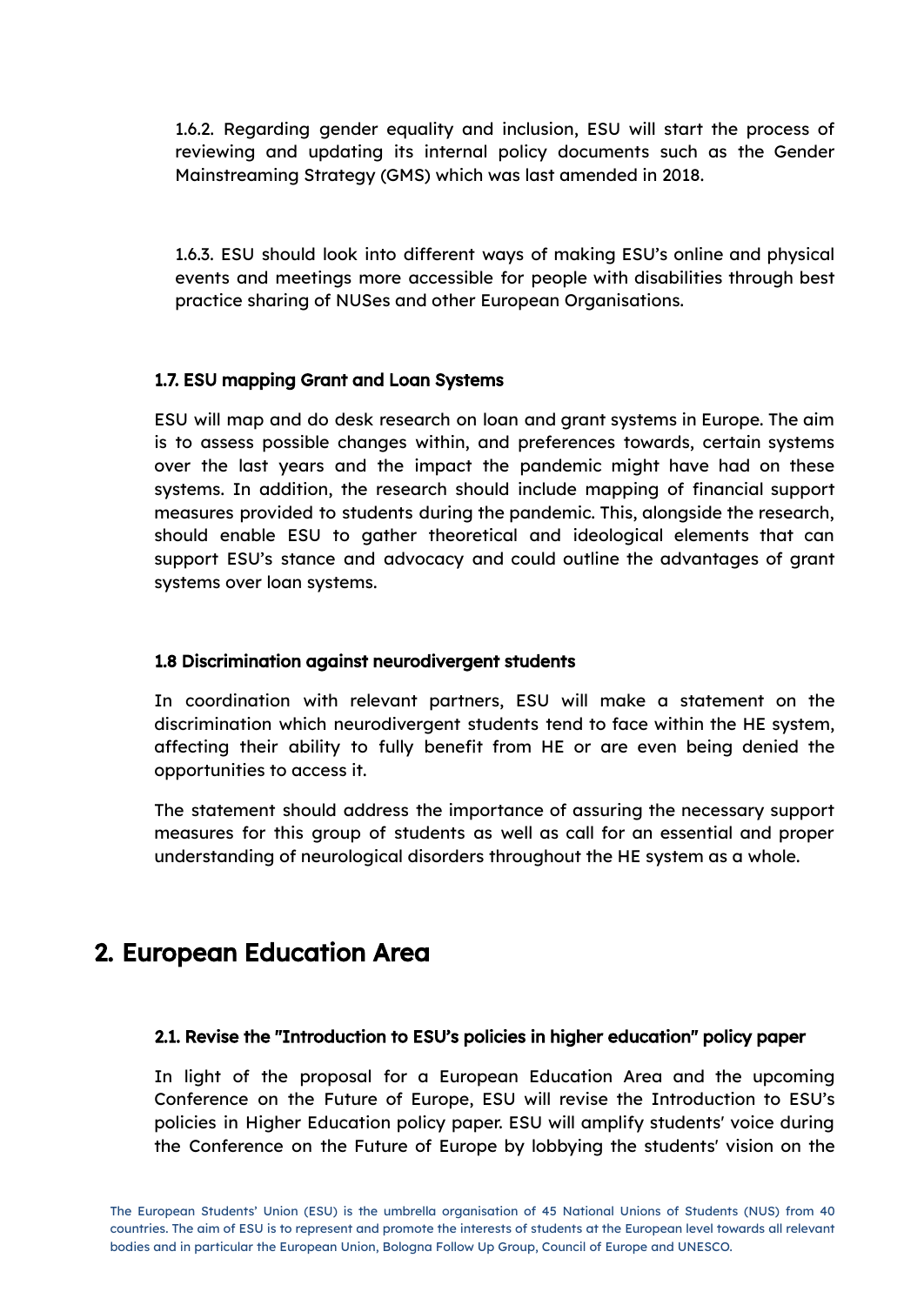future of higher education and supporting member NUSs engaging in national discourse.

#### 2.2. Digital Education Action Plan

As part of the Transformative Agenda for Higher Education the Digital Education Action Plan will support the digital transformation plans at all levels of education and training. ESU will look for project opportunities concerning the developments in the area of digital education, its quality, and acquiring digital skills. Along with that ESU will monitor the developments of the Digital Education Action Plan and analyse the possibility of joining the Digital Education Hub.

#### 2.3. Mapping of student rights and conditions within European Universities

ESU will start working with the students` councils established under the European Universities to map out student rights and conditions within the alliances, analysing the possibilities and the obstacles towards bottom up improvement of student rights and conditions within the alliances.

#### 2.4. Democratic student participation within European Universities

ESU will continue its advocacy work in ensuring meaningful, democratic student participation in the governance of the European Universities, as outlined in ESU's resolution "European Universities: it is about the students"

## 3. Quality Assurance

#### 3.1. Sustainability of ESU's QA Pool- transparency and recognition

ESU will continue the work on sustainability of the QA Pool of Experts by developing and implementing procedures for the recognition of QA Pool members' achievements in the scope of their work within the Pool. Additionally, ESU will assess how to assure higher transparency of the work of the Steering Committee and put the ideas into practice.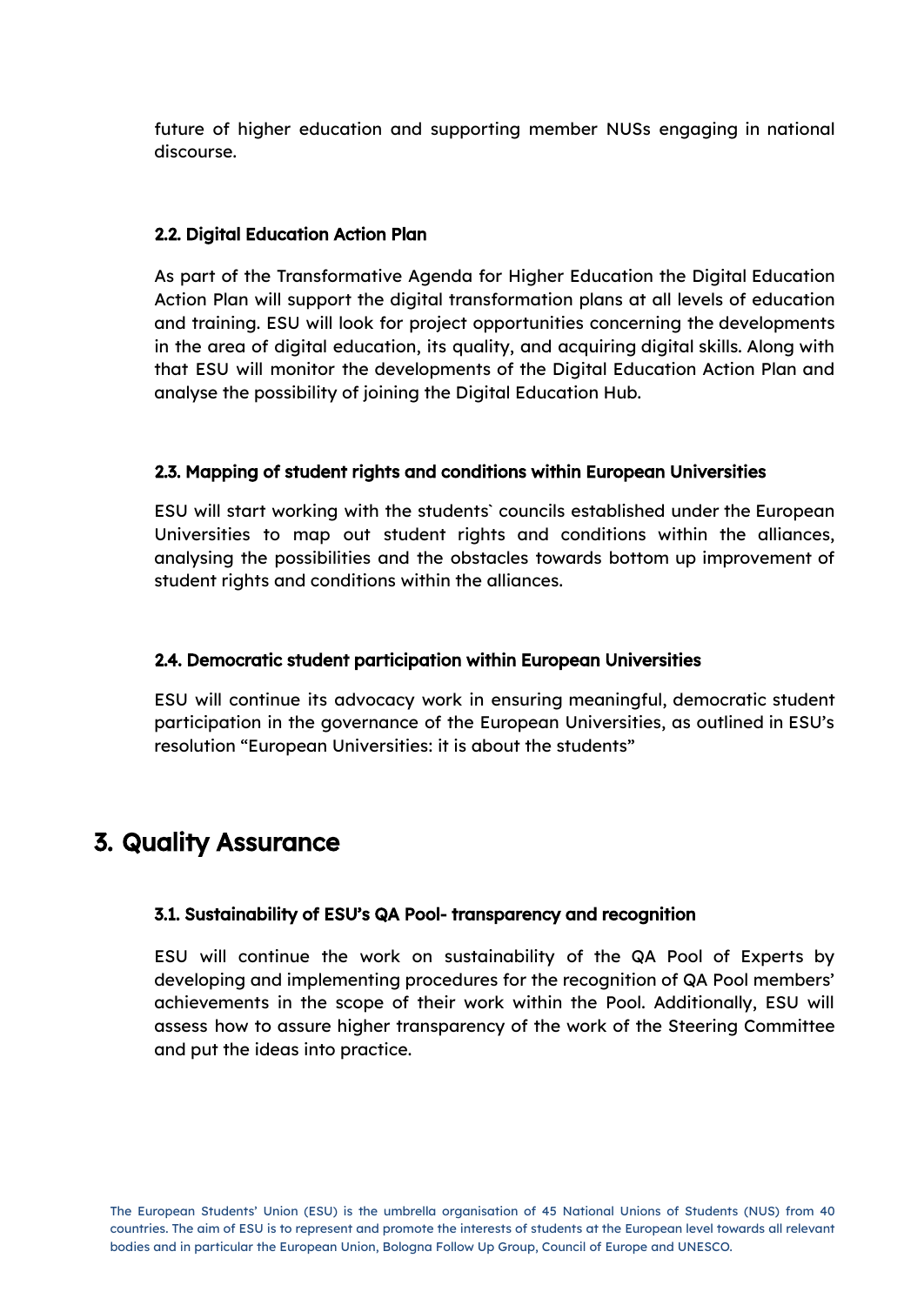#### 3.2. QA of the European University Networks and revision of the Quality Assurance system.

European University Alliances have started to develop more since the beginning of the pandemic, with the implementation of digital external evaluations of programmes and institutions. As traditional QA procedures do not include digital assessments, ESU will look into how they are organized and are they indicative of programme/ institution quality. Besides that ESU will participate in the discourse on the revision of European Council and Parliament Recommendations on Quality Assurance, as mentioned in the EEA Communication.

#### 3.3. Analysis of QA approaches to students in Europe

QA procedures necessarily involve students, both on national and international levels; however, those students do not have equal roles, responsibilities and are most often not paid equally to other panel members across different QA levels. ESU will address these issues by collecting national perspectives of ESU`s QA Pool members, in order to define key problems and propose potential solutions for assuring a stable and equal students' role in the assessment procedures.

#### 3.4. Developing the Policy Paper on Quality of Higher Education

ESU will amend and improve the 2017 Policy paper on quality of Higher Education, to assure that the document is relevant, not only for the current work of ESU, but also taking into consideration the challenges of the future. Special attention shall be put on digital learning in higher education, automatic recognition of competencies and the implementation of microcredentials, which were previously not addressed from a practical perspective.

#### 3.5. Automatic recognition implementation

Based on the outcomes of the I-AR project and the current practices for automatic recognition within European ENIC-NARIC centres, ESU will continue to closely monitor how the automatic recognition is being implemented and if the process is effective enough. ESU shall continue to support automatic recognition for all bilateral and multilateral institutional agreements. Special attention shall be given to the implementation of automatic recognition of competencies on a national level (for entering the labour market or the continuation of education), of all EUNs.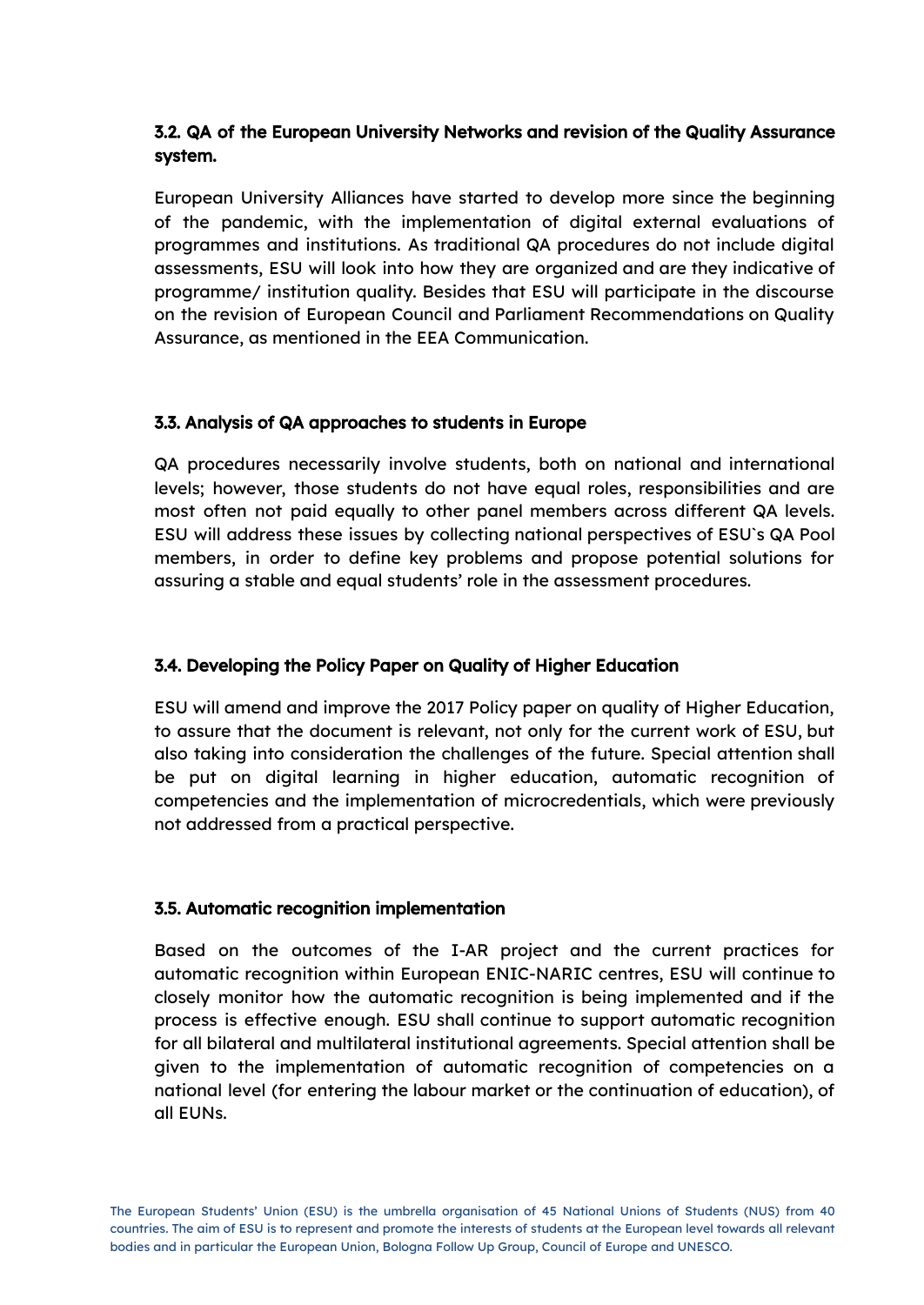#### 3.6. EUROPASS and Digital Credentials Infrastructure

ESU will monitor the developments of the digital credentialing system developed under the Europass, ensuring that the supportive tools and initiatives are designed in a student-centered way. Additionally, ESU will further cooperate with EQAR to further develop the DEQAR database in order to build trust within the EHEA QA system, institutions and stakeholders.

#### 3.7. Micro-credentials

ESU will continue to be actively involved in the developments of the micro-credentials and will use ESU's adopted policies to support further development of more flexible and inclusive learning opportunities for life-long learners and people from different socio-economic backgrounds.

#### 3.8. Learning and Teaching

ESU will ensure that during the 2020-2023 cycle of the BFUG the Advisory Group on Learning and Teaching prioritizes peer learning and capacity building actions that focus on the implementation of the Recommendations on L&T, as adopted at the Rome Ministerial Conference (online) 2020. ESU will advocate for developing criteria on L&T implementation to be later integrated into the Implementation Report.

### 4. Internationalisation and Mobility

#### 4.1. Erasmus+ and Mobility

4.1.1. ESU will consult with its NUSs and work with other organisations to monitor what post-Covid mobility will look like, assessing access, safety and student protection.

4.1.2. ESU will support Switzerland and the UK to lobby in the reassociation of the Erasmus+ programme; and continue to advocate towards making the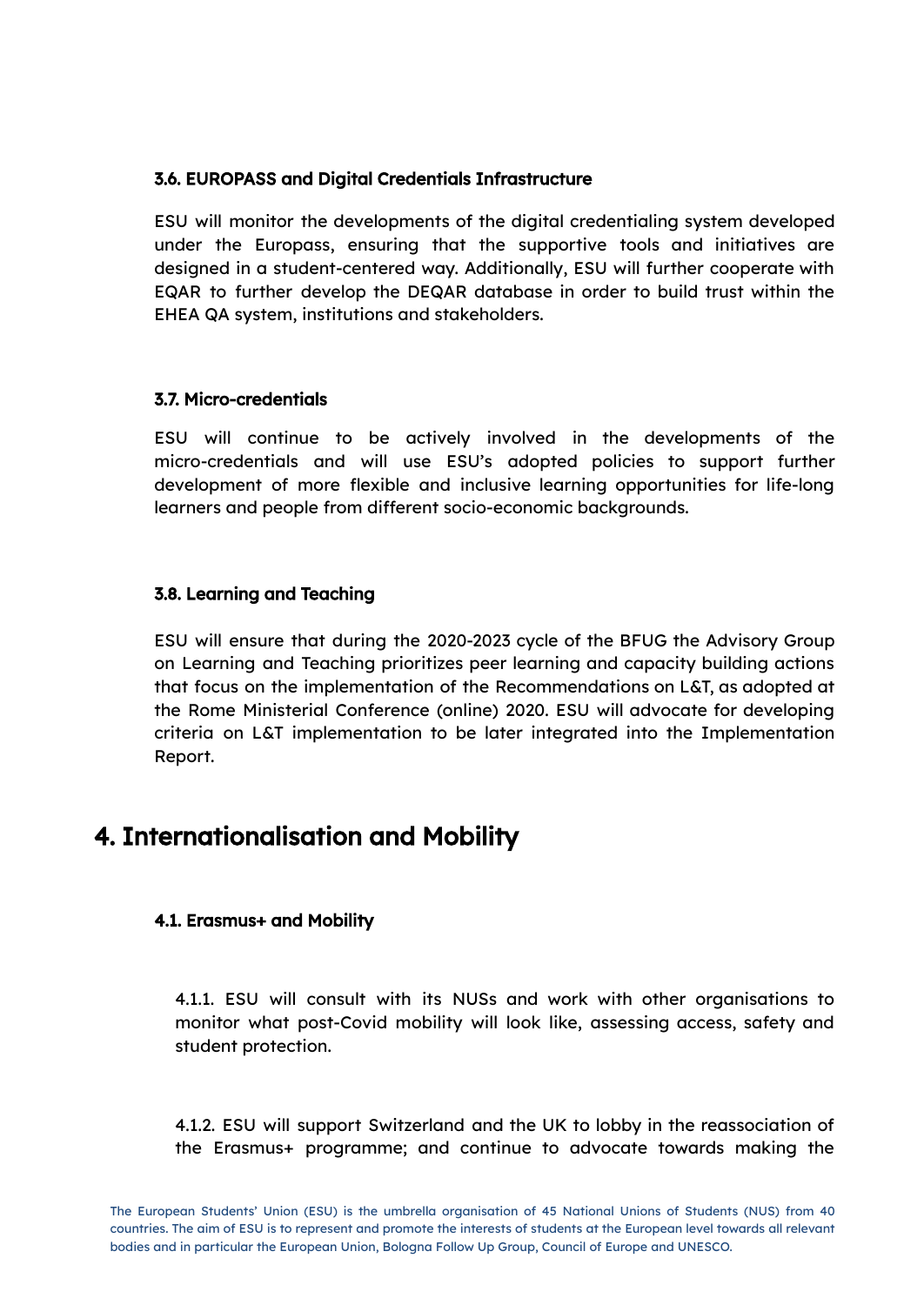Erasmus+ programme more environmentally and socially sustainable, and accessible to all groups of learners in Europe.

4.1.3. ESU will work closely with Erasmus Student Network and other partners that will carry our research on environmental sustainability and develop a toolkit that can be used across institutions and individuals.

#### 4.2. Brain Drain in Higher Education

ESU will work toward creating an annex document to the Internationalisation and Mobility Policy Paper, including mapping best practices, and recommending the way toward academic Brain Circulation within EHEA. ESU will take into account the issue of Brain drain in its future work and advocate for measures to mitigate the negative impact.

#### 4.3. Internationalisation at home

ESU will actively be involved in the development of internationalisation at home and ensure that it is developed in a way that makes internationalisation more inclusive, and increases the accessibility of international competencies. ESU will develop a plan to lobby policymakers actively on the subject of internationalisation at home.

#### 4.4. Global engagement and solidarity

4.4.1. ESU will make an effort to strengthen global partnerships and look to expand its network further. It will foster the current cooperation and collaboration with international student organizations and work towards engagement within the UN and its agencies. ESU will also support the recognition of education qualifications across the globe.

4.4.2. ESU will continue to defend the right to access to education, especially access for migrants and refugees lobbying for funded pathways into HEI's, with the help of the human rights coordinator. ESU will work to highlight the link climate displacement has to the barriers to right for education as refugees. ESU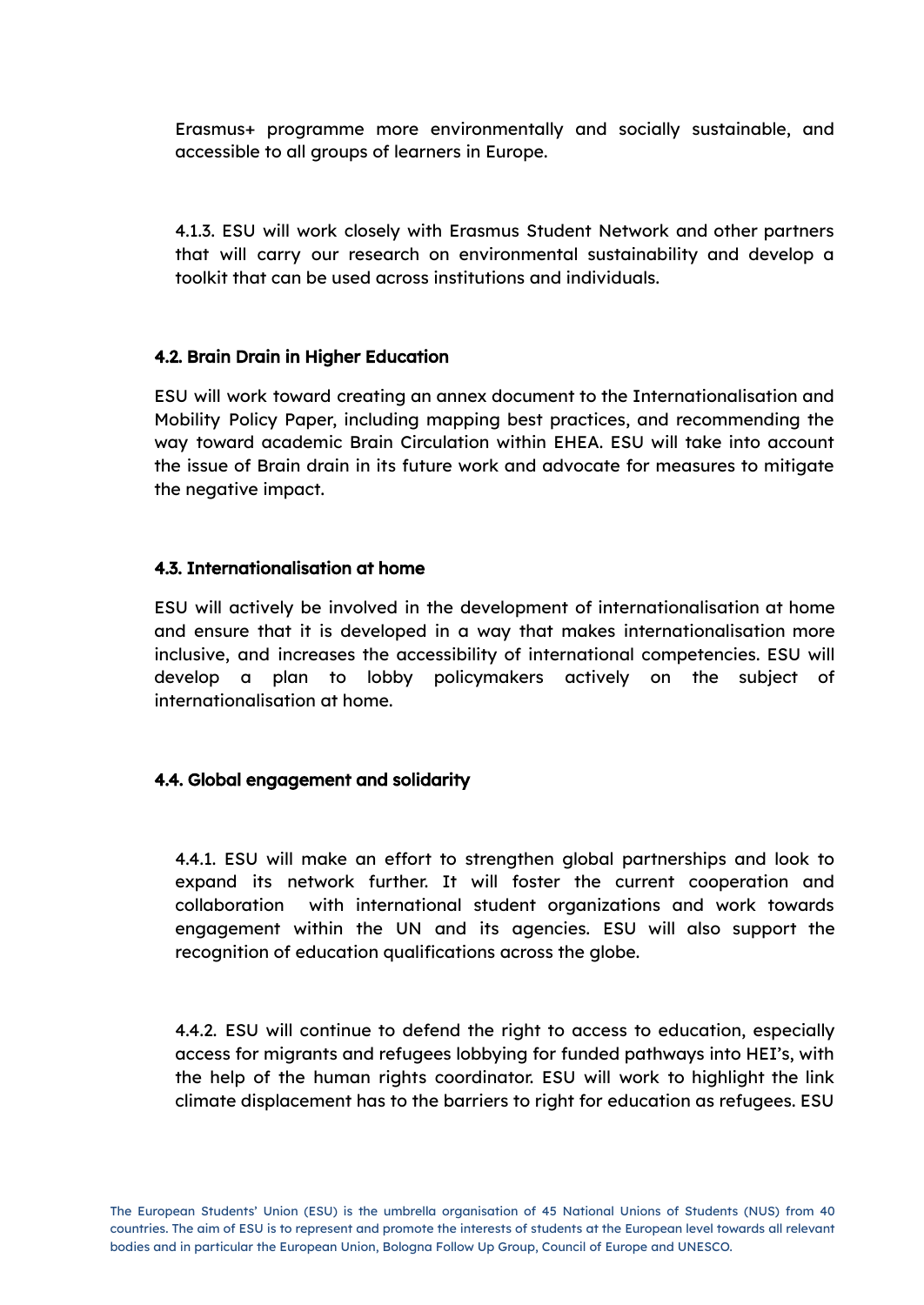should lobby on the recognition of Climate Refugees and the impacts on climate migration.

4.4.3. ESU will continue its cooperation with GSF to promote ESU's policies within the framework of the G20 engagement group Civil 20 with the goal to influence the G20 2021 Ministerial Communique.

# 5. Public Responsibility, Governance and Financing of Higher Education

#### 5.1. Sustainability and Climate Education

5.1.1. ESU will advocate for and campaign around climate education through Environmental campaigns by supporting and working with organisations such as SOS international, Generation Clime Europe and UNESCO. ESU will ensure that in its work, the response to the climate crisis is rooted in changing educational frameworks, and will advocate for the inclusion of climate education in HEIs curricula.

5.1.2. Additionally, ESU will explore the possibility of finding funding to add the position of the sustainability coordinator, who will take charge of mainstreaming the climate and sustainability discourse within ESU's work.

#### 5.2. Belarus

ESU has used different avenues to support academic freedom and the right to demonstrate and freely express for students and Belarusian citizens. This has led to a declaration, endorsed by 24 Ministers of the European Higher Education Area, calling for the respect of academic freedom in Belarus. ESU will continue its support and advocacy work to the students and student organisations in Belarus demonstrating academic freedom and democracy.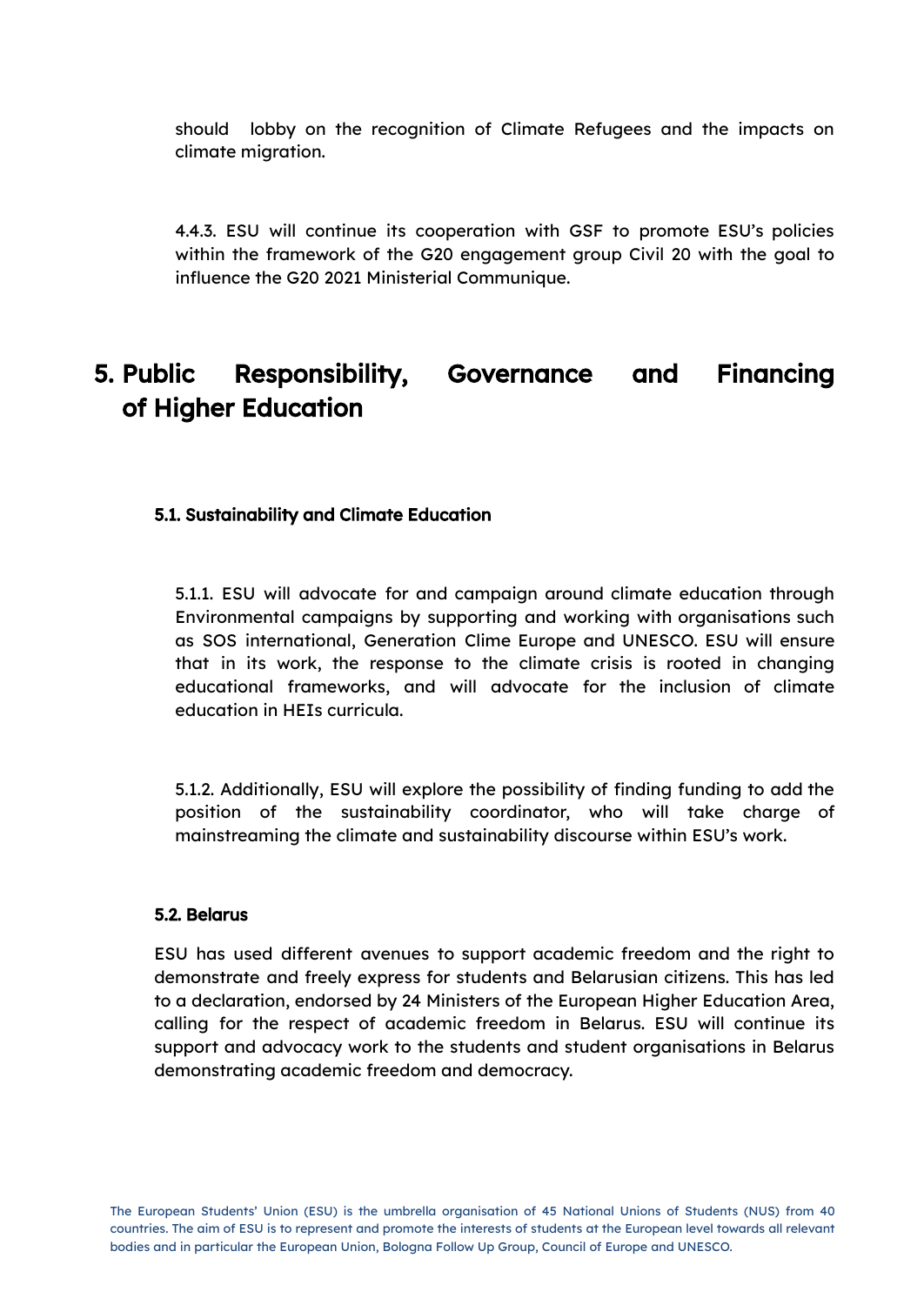#### 5.3. Work in implementation of EHEA definition of Academic Freedom and definition of the other fundamental values

ESU will work alongside the BFUG towards the monitoring and implementation of the EHEA definition on academic freedom, as well as in the definition on other fundamental values of the EHEA.

#### 5.4. Enhancing ESU's capacity on students' rights to academic freedom

ESU, through the support of the HRSC, PR cluster and a Task Force on Academic Freedom will work with its member unions and on the general European level to gather information on the level of understanding and engagement on the topic of academic freedom and academic integrity. Additionally, ESU will look into different support mechanisms (such as capacity-building activities and advocacy training) that students can access in order to promote students' rights at the level of their HEIs, with a special focus on the role of students' ombudspersons.

#### 5.5. Strengthening academic integrity in Higher Education

ESU will continue being a part of international bodies addressing academic integrity and an effort will be put in to address the relevance of the topic, and the importance of students' participation in preservation of academic integrity values.

#### 5.6. Next Generation EU and National Recovery and Resilience Plans

Next Generation EU is the single biggest investment initiative in the history of the European Union. ESU has campaigned for a minimum investment of 10% of the National Recovery and Resilience Plans to be devoted to education, as well as a meaningful student involvement in the design and implementation of the Plans. ESU will continue lobbying for a significant part of the education budget to go to higher education and research. ESU will continue the work by globally assessing the level of student involvement in drafting and whenever possible revising the Plans (in light of the European Commission's assessment of the Plans) and empowering the NUSes in being involved in the implementation phase of the projects.